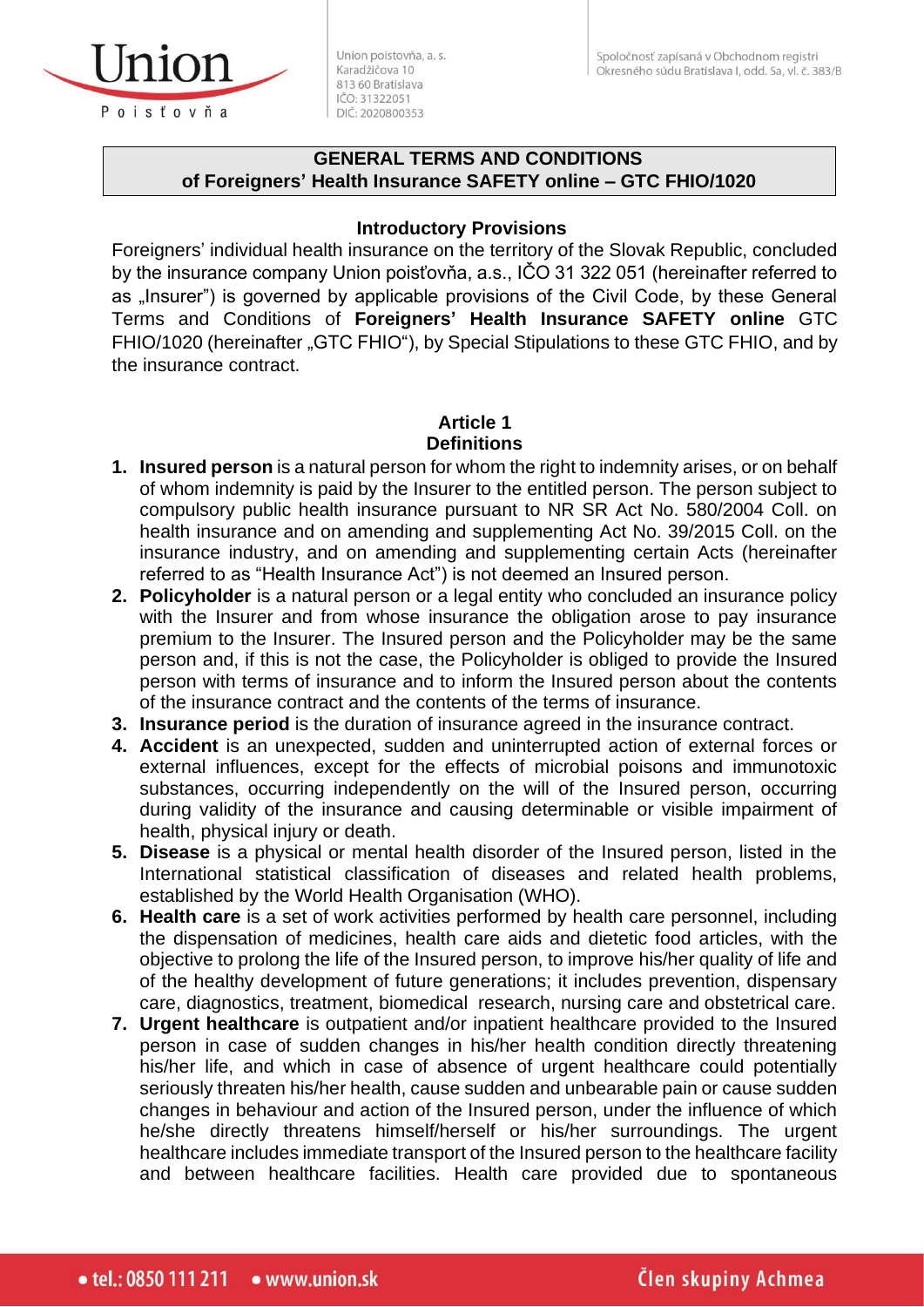interruption of pregnancy until the  $10<sup>th</sup>$  week of pregnancy shall also be deemed urgent health care.

- **8. Insurance premium** is a financial sum agreed in the insurance contract, payable by the policyholder to the Insurer for risk coverage.
- **9. Beneficiary** is the person who, in case of an insured event, is paid the indemnity by the Insurer:
	- a) In case of health care provided to the Insured person the exclusive beneficiary is the health care provider, who is in a contractual relationship with the Insurer,
	- b) In case of urgent health care provided to the Insured person the beneficiary is the health care provider who need not be in a contractual relationship with the Insurer, or the Insured person, when the latter paid the costs of health treatment, based on an insured event, directly to the health care provider and submitted proof of this fact by the method prescribed by the Insurer in Article 6 Paragraph 2 letter k),
	- c) in case of urgent health care in countries within Schengen and in case of repatriation, the beneficiary is also the Partner, who has demonstrably incurred the expenses under Article 2 Paragraph 4.
- **10.Indemnity** is the sum to the payment of which right has arisen at the occurrence of an insured event, payable to the beneficiary.
- **11. Sum insured** is the maximum amount of indemnity for all insured events occurred in the duration of the insurance period. The sum insured is specified in the insurance contract.
- **12.Healthcare provider** (hereinafter "provider") is a general practitioner, a specialist, a dentist, an outpatient facility, a pharmacy, a medical aid supply point, a clinic, a oneday surgery facility and a hospital, if they provide healthcare on the territory of the Slovak Republic based on a license for healthcare provision issued by the relevant body in the Slovak Republic or in abroad according to applicable legislation of the state concerned.
- **13.Health treatment cost** is the cost of health care or of urgent health care provided to the Insured person, including health treatment performances of health care providers, the cost of medicines, health care aids and, when required by the state of health of the Insured person, then also the expenses of transport to the nearest health care provider (from the health care provider, between health care providers).
- **14.Health treatment regimen** is the regimen in support of the Insured person's health treatment, determined by the attending physician.
- **15. Partner** is a contractual partner of the Insurer who provides assistance services for the Insured person 24 hours a day, 7 days a week.
- **16. Repatriation** is transportation of the Insured person which is from the health point of view necessary and possible, or transportation of bodily remains of the Insured person back to the country, the passport of which the Insured person owns, or to other country in which the Insured person has the stay permission or participates in public health insurance.
- **17. Schengen Area** (hereinafter "Schengen") is for the purpose of these GTC FHI the territory of states where persons may freely cross the borders of the contracting states except for the Slovak Republic.
- **18. Acute disease** is a disease which occurred suddenly during validity of the insurance and which, by its nature, directly threatens life or health of the Insured person independently of his/her will and which requires urgent and / or immediate medical treatment.

The following is not considered to be an acute disease: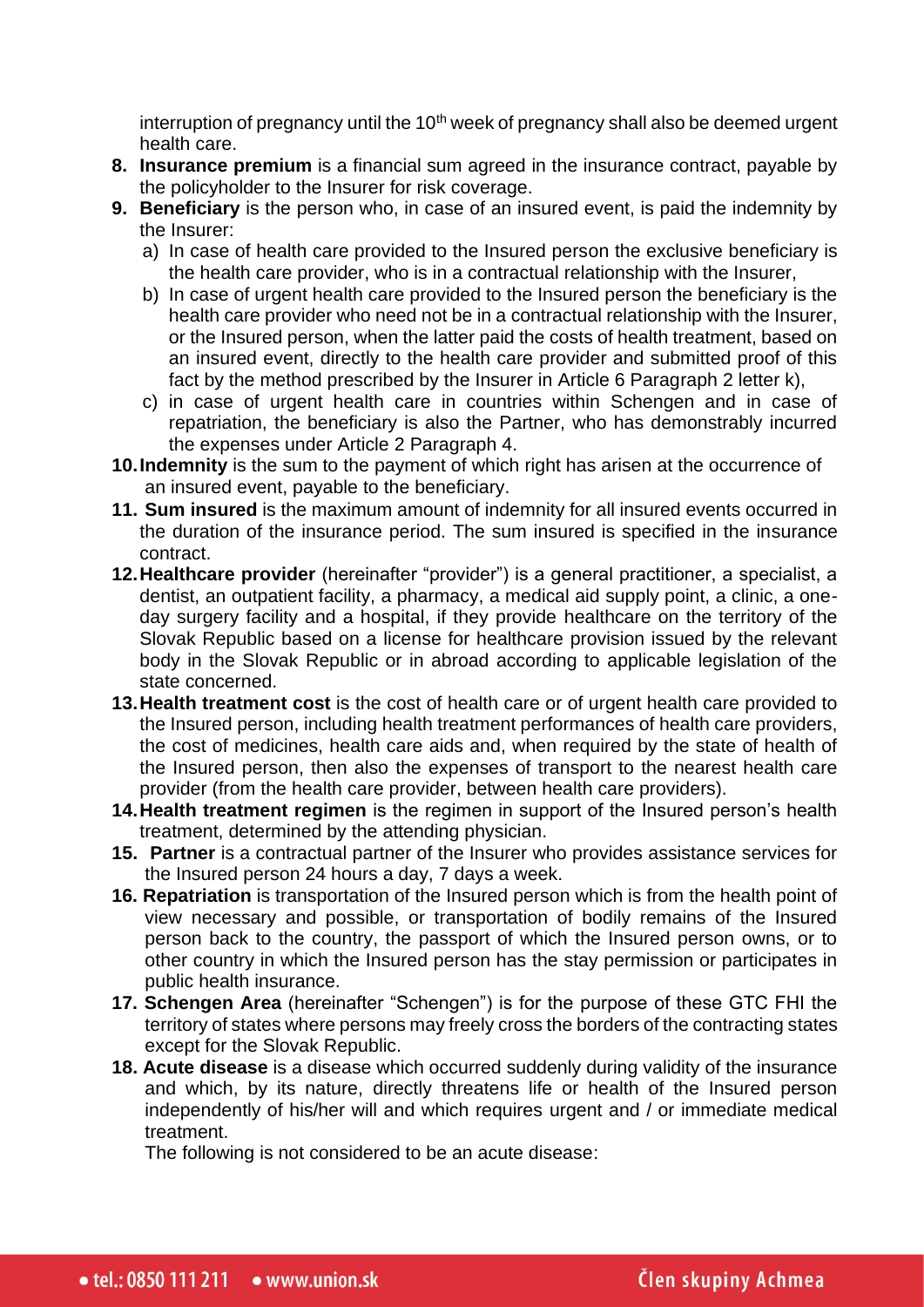- a) change in the health condition, treatment of which began already before the beginning (inception) of the insurance or change in the health condition manifested already before beginning (inception) of the insurance, even if it has not been medically examined and/or treated, except for conditions that endanger the life of the Insured,
- b) change in the health condition, treatment of which is elective and may be provided in the territory of the country, the travel document of which the Insured person owns, or in which the Insured person has a stay permit.

### **Subject and Scope of Insurance**

- **1.** The subject of insurance on territory of Slovak Republic are:
	- a) healthcare costs for health care,
	- b) healthcare costs for urgent health care,
	- c) repatriation.

Treatment costs for healthcare for emergency care as well as repatriation are covered in connection with the accident or illness incurred by the Insured person during the Insurance period.

**2.** The subject of insurance on territory of Schengen are:

a) healthcare costs for urgent health care, which occur as a result of an accident or acute disease,

b) repatriation.

- **3.** The Insurer will cover inevitable healthcare costs, which the Insured is obliged to pay to healthcare providers in the Slovak Republic and within Schengen in accord with Sec. 4 a 5 of this Article.
- **4.** The Insurer will cover healthcare costs in accord with Sec. 1 and 2 of this Article, if they are inevitable from medical point of view, for following:
	- a) outpatient examination and treatment, including prescription of drugs and medical aids,
	- b) hospitalization in a standard room including necessary medical treatment, diagnostic examinations, surgery, medical material, prescribed drugs, health aids and standard hospital meals during hospitalization,
	- c) transport of the Insured person:
		- to the nearest healthcare facility and/or
		- between healthcare facilities and/or

from the healthcare facility to the place of stay in the country in which the insured event occurred if it is required by the health condition of the Insured person and if the Insured person is not able to use public means of transport,

- d) repatriation of Insured person or bodily remains of the Insured person; transport must be agreed in advance by the Partner or the Insurer. Repatriation is assessed, organized and approved by the Partner or the Insurer, and the transportation of bodily remains is organized and approved by the Partner or the Insurer. In the case of repatriation outside the Slovak Republic or Schengen, neither the Insurer nor the Partner are required to organize the transportation. The Insurer will cover such cost of repatriation up to the Sum insured and specified in the insurance contract.
- e) necropsy of the Insured, if required by applicable legislation of the respective country.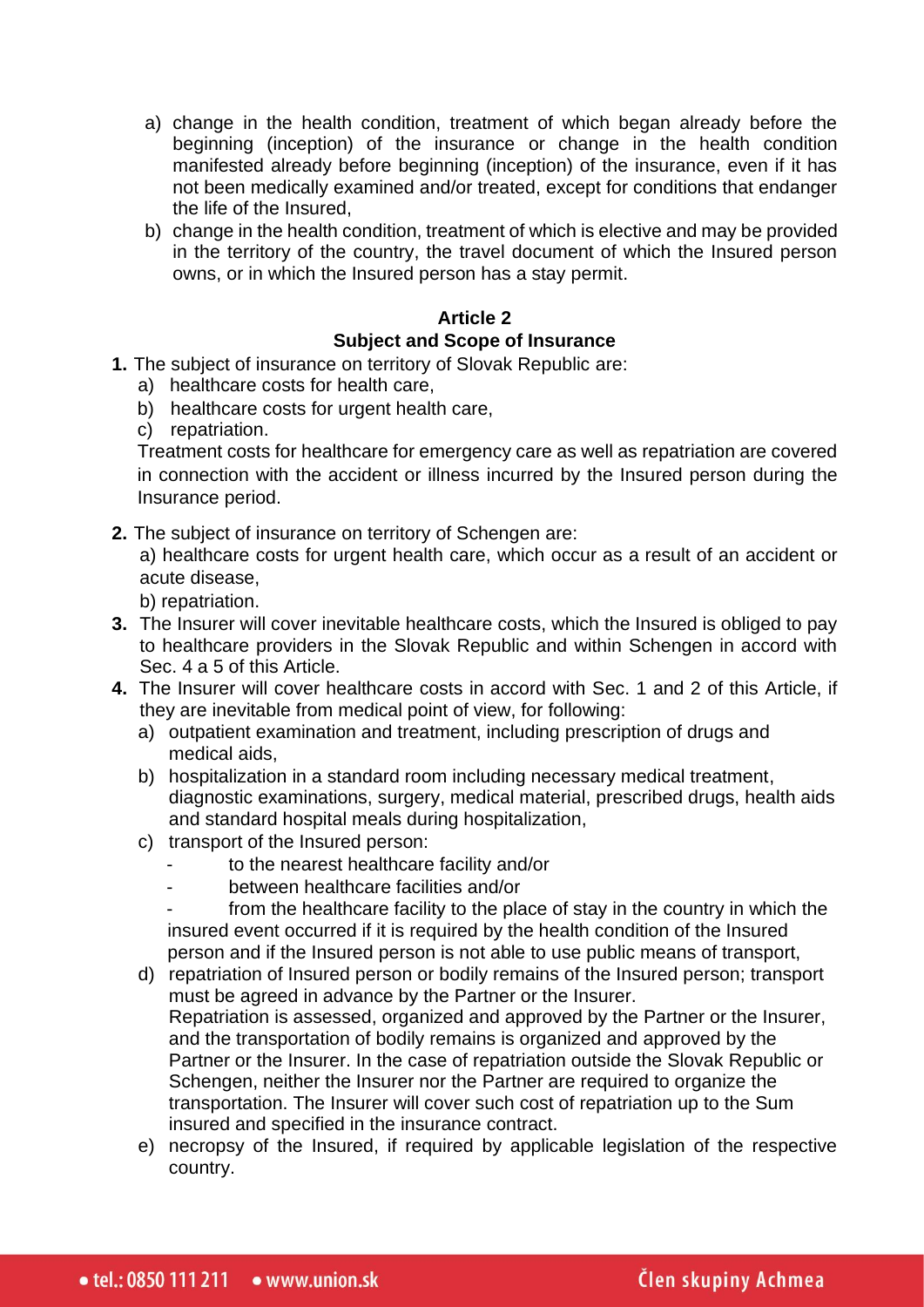- **5.** The Insurer will cover the cost of outpatient dental treatment but only to the extent of necessary and/or urgent treatment to relieve pain. The Sum insured per insured event is specified in the insurance contract, same as the Sum insured for all insured events.
- **6.** The healthcare provider will provide healthcare up to the limits specified in the insurance contract.
- **7.** The scope of insurance depends on the agreed type of insurance; it is defined in the by Special Stipulations to these GTC FHIO.

### **Insured Event**

The insured event in relation to the individual insurance types is defined in the Special Stipulations to these GTC FHIO.

# **Article 4**

### **Territorial Validity**

The Insurance applies to events occurred on the territory of the Slovak Republic and Schengen except for the country in which the Insured person has a permanent residence or participates in public health insurance or is entitled to free healthcare.

### **Article 5**

### **Exclusion from Insurance**

- **1.** The Insurer provides no indemnity for:
	- a) health care or urgent health care provided inconsistently with the type and degree of the Insured person's affliction in compliance with NR SR Act No. 577/2004 Coll. on the scope of health care covered on the basis of public health insurance and on payments for services rendered in link with the provision of health care (hereinafter referred to as "Act on the scope of health care"), health care exceeding the scope defined by this Act and services rendered in link with the provision of health care or urgent health care pursuant to this Act,
	- b) dental treatment and related services (including dental prostheses), except for costs incurred in connection with dental treatments (including extraction or temporary filling) performed in order to eliminate suddenly occurred pain, and for the costs of unavoidable dental treatment consequently to an injury, max. up to limits of the Sum insured per insured event and the Sum insured for all insured events that are included in the insurance contract,
	- c) transport and repatriation of the Insured person in accord with Art. 2 Sec. 4 Letters c) and d) without the prior consent of the Insurer or the Partner.
- **2.** The Insurer provides no indemnity for health treatment costs incurred in connection with:
	- a) disease, accident or change of health condition that took place before commencement of the insurance period,
	- b) organ transplantation, treatment of haemophilia, treatment by interferon, treatment by growth hormone,
	- c) treatment of renal insufficiency by dialysis,
	- d) artificial interruption of pregnancy except for a medically indicated pregnancy interruption due to threatening the life of the mother, regardless of the pregnancy duration,
	- e) treatment of infertility and assisted reproduction,
	- f) treatment of obesity,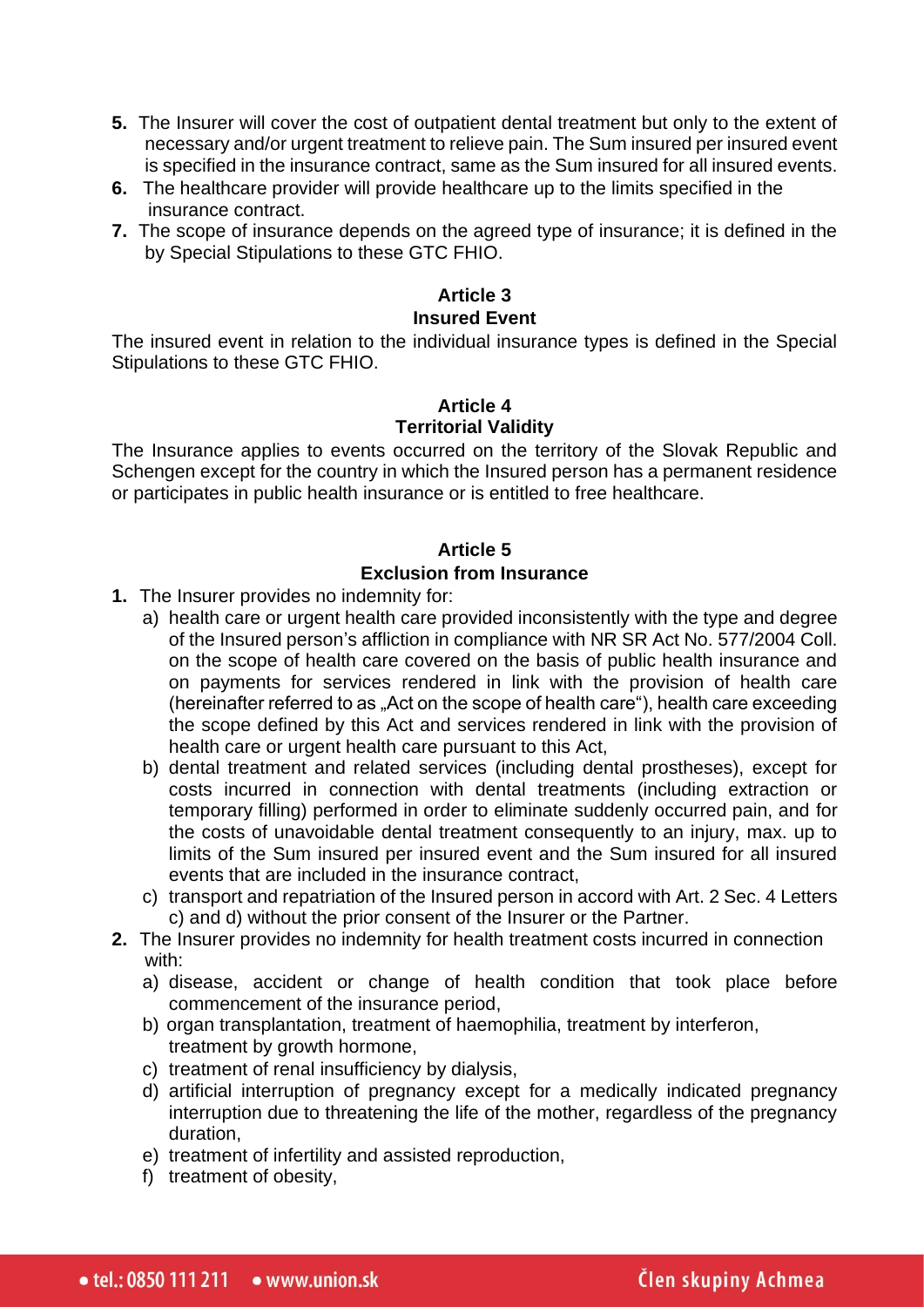- g) treatment of venereal diseases and HIV infection,
- h) examination and treatment of mental disorders, mental diseases including treatment of insomnia, depression and psychosis; psychological examination and psychotherapy,
- i) treatment of addictions, including complications and related diagnoses,
- j) examination and treatment of congenital development abnormalities and the complications associated with them from diagnosing except for cases of immediate threat to life – with new born children,
- k) treatment that is not scientifically or medically recognized, chiropractic treatment, acupuncture therapy acupressure, homeopathy, or other type of alternative therapy,
- l) cosmetic and aesthetic interventions, plastic surgeries,
- m) ingestion of alcohol, drugs, habit-forming or other narcotic substances, abuse of medicines or with abstinence symptoms in addictions,
- n) attempted suicide, suicide or intentional self-infliction of an injury,
- o) active participation of the Insured person in any war, rebellion, insurrection or riot,
- p) disturbance triggered by the Insured, or in connection with criminal activity he/she committed,
- q) activity when the Insured breached legal regulations, orders or bans, applicable at the place where the insured event occurred,
- r) driving a motor vehicle without a driving license,
- s) handling firearms or explosives by the Insured,
- t) non-compliance with referrals of the attending physician, failure to use or incorrect use of drugs issued to the Insured on medical prescription,
- u) effects of nuclear energy or radioactive materials,
- v) performance of high-risk sports, i.e. piloting, parachute jump from an airplane or from heights, hang gliding, paragliding, motorsport disciplines including driving on a water scooter, diving, rafting, canyoning, sport shooting, ski alpinism, ski jumping, skiing outside the marked tracks, speleology, climbing, mountaineering, glacier hiking and tourism carried out the marked and unmarked tracks if there is artificial securing equipment (e.g. ropes, chains, steps, ladders) placed on these tracks, or if it is necessary to use any parts of the mountaineering equipment to overcome the track (rope, harness seat, chest harness, helmet, carabiner, clinch).
- **3.** The Insurer will not cover costs for:
	- a) electric wheelchairs and myoelectric prosthesis,
	- b) any orthopaedic medical devices, if not prescribed in connection with the accident of the Insured,
	- c) genetic diagnostics.
- **4.** Unless agreed within the insurance contract, the Insurer will provide no indemnity for health treatment costs incurred in connection with:
	- a) training, preparation for competition or participation in competitions in any sport disciplines,
	- b) performing of manual work activity of the Insured person,
	- c) pregnancy and childbirth, except for costs incurred in connection with spontaneous interruption of pregnancy until its 10<sup>th</sup> week.
- **5.** In case of urgent health care besides the exclusions above, the Insurer will also not cover the medical expenses for: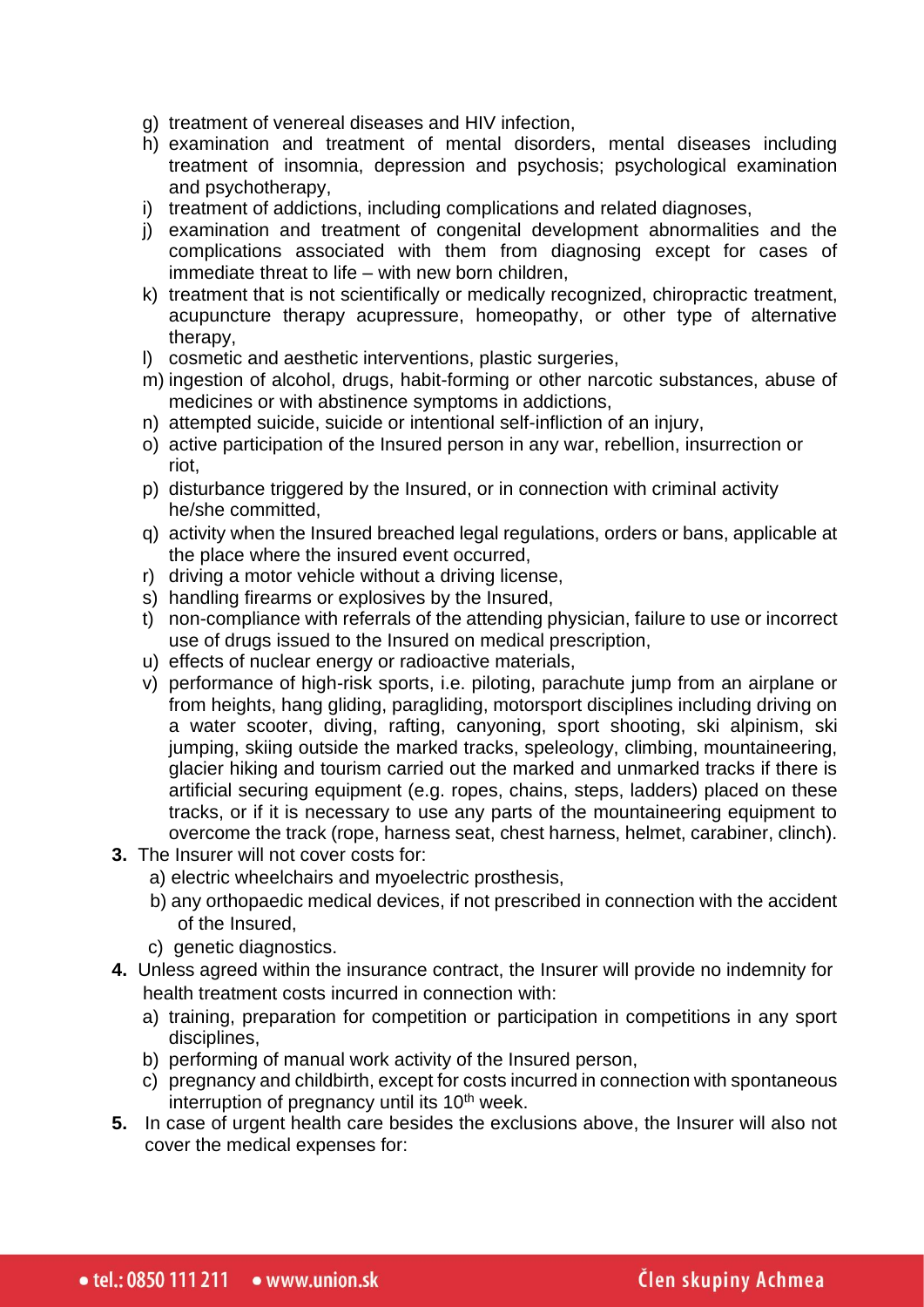- a) examinations and medical procedures that are not necessary for diagnosing, preventive examinations, vaccinations, over-standard healthcare,
- b) drugs, unless they are prescribed by the attending physician,
- c) drugs for treatment of diseases diagnosed to the Insured person before concluding the insurance, not even if prescribed by the attending physician,
- d) purchase of nutritional supplements including vitamin and probiotic preparations, trace elements, dietetic foods for special medical purposes and cosmetic products, not even if prescribed by the attending physician,
- e) rehabilitation, physiotherapy, massages, spa treatment, rehabilitation stays, stays in sanatorium and health resorts.
- **6.** The Insurer is not obliged to provide indemnity if:
	- a) the Insured person does not inform partner about the occurrence of the event in accord with Art. 6 Sec. 2 Letter c),
	- b) the Insured person does not follow instructions of the Partner or the Insurer and does not effectively cooperate with them, or fails to submit the required documents, or refuses treatment by a doctor appointed by the Partner or the Insurer, or does not allow the Partner of the Insurer to contact the attending physician, or does not release the attending doctor from secrecy towards the Partner or the Insurer,
	- c) the Insured person or the Beneficiary knowingly informed the Partner or the Insurer incorrectly or incompletely about the insured event,
	- d) the Insured person refused to undergo repatriation proposed by the Partner or the Insurer.

## **Obligations of the Policyholder and of the Insured Person**

- **1.** The policyholder and the insured person (or his/her legal representative) shall:
	- a) provide, before concluding the insurance contract, truthful and full replies to Insurer's written questions applying to the negotiated insurance. The same applies in case of amendments in the insurance,
	- b) provide, without undue delay, written notification of any change in the data representing the basis of conclusion of the insurance contract,
	- c) pay insurance premiums in the sum agreed in the insurance contract,
	- d) should the policyholder or the Insured person knowingly violate the obligation specified in letter a/ of this Article, the Insurer shall be entitled to withdraw from the insurance contract or deny indemnity in full under the conditions specified in Article 802 of the Civil Code.
- **2.** The Insured person shall:
	- a) be mindful of ensuring, within his/her possibilities, the non occurrence of an insured event,
	- b) efficiently cooperate with the attending physician and with the Insurer in case of occurrence of an insured event, in order to avoid groundless increase of the costs of indemnity based on the insured event, mainly seek medical examination without undue delay and comply with instructions of the physician,
	- c) on the territory of Schengen and in case of repatriation to inform Partner about the occurrence of the insured event and act in accord with instructions of the Partner; if the Insured person is unable to contact the Partner before healthcare provision due to health reasons, he/she is obliged to do it immediately after the health condition allows him/her to do so,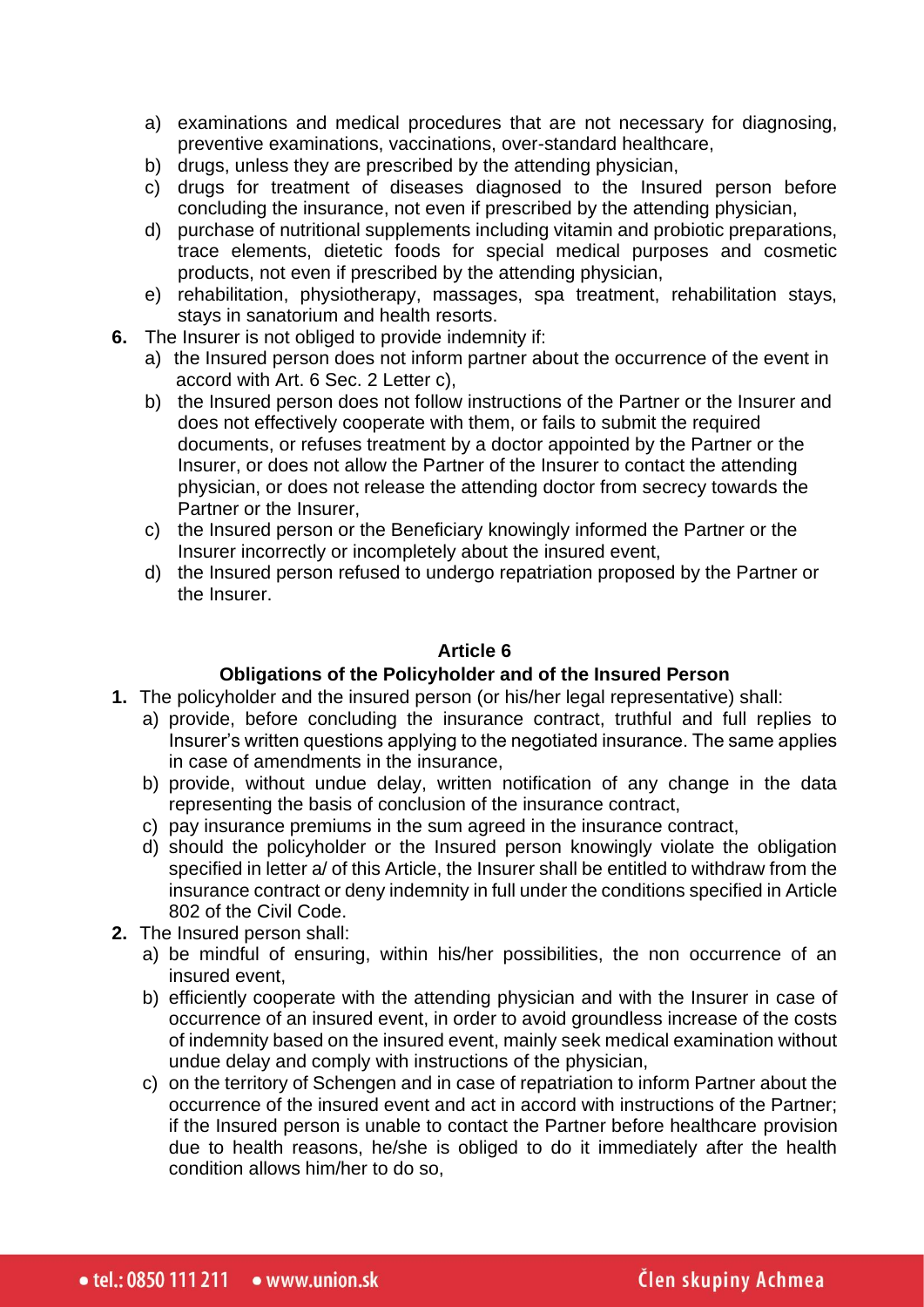- d) submit his/her insurance card to the health care provider at occurrence of the insured event on territory of Slovak Republic,
- e) grant consent to the attending physician and/or to the health care facility for the provision, by request of the Insurer, of information about the state of health of the Insured person to the Insurer or to the Insurer's contractual physician, and thereby waive their confidentiality obligation in respect of the Insurer,
- f) submit himself/herself, by request of the Insurer, to examination by the Insurer's appointed physician,
- g) ensure elaboration, without undue delay, of all medical reports and assessments requested by the Insurer,
- h) provide truthful and full data in reports and during examination of his/her claim to indemnity,
- i) in case of expiry of insurance pursuant to Article 8 Paragraph 3 letters a) through c) before lapse of the insurance period the Insured person shall return to the Insurer original of the insurance card without undue delay but not later than within three days from the expiry of insurance,
- j) refund indemnity to the Insurer in case of occurrence of a fact specified in Article 8 Paragraph 3 letters b) and c) when the indemnity was disbursed to the health care provider or to the Insured person,
- k) when having paid the cost of health treatment, present the following documents to the Insurer:
	- ka) medical report, specifying the diagnosis, date of treatment and health anamnesis confirmed by the health care provider,
	- kb) an accounting document issued by a healthcare provider for reimbursement of healthcare items and their prices, in the case of reimbursement of healthcare expenses in the territory of the Slovak Republic, or proof of payment of healthcare expenses in the case of Schengen,
	- kc) medical prescriptions, when issued in link with the insured event,
	- kd) document in proof of payment for medicines, showing the prescription number, type of medicine, number of packages, price and imprint of seal of the pharmacy, or an invoice for prescribed drugs,
	- ke) document in proof of cash payment of transport cost, a doctor's statement on the necessity of transferring the Insured, indicating an urgent treatment,
	- kf) other documents clearly proving the occurrence of the insured event or other documents necessary for the liquidation of the insured event as requested by the Insurer.

Payment of the applicable indemnity is conditional upon presentation of the documents listed in Letters ka) to ke). If the Insured fails to submit the original documents to the Insurer, he/she is required to keep original documents for a minimum of one year after reporting the insured event and during this period allow the Insurer to inspect such documents.

- l) in case that reports, testimonials or other documents relating to the insured event are in a language other than Slovak or English, and if the Insurer requests so, to ensure at their own expense the official translation of these documents into the Slovak language.
- m) on the proposal of the Partner or the Insurer to undergo repatriation if his/her health condition allows it. Otherwise, the Insurer has the right not to provide indemnity.
- **3.** In case of expiry of insurance pursuant to Article 8 Paragraph 3 letter c) the Insured person is obliged to submit to the Insurer without delay the insurance card of the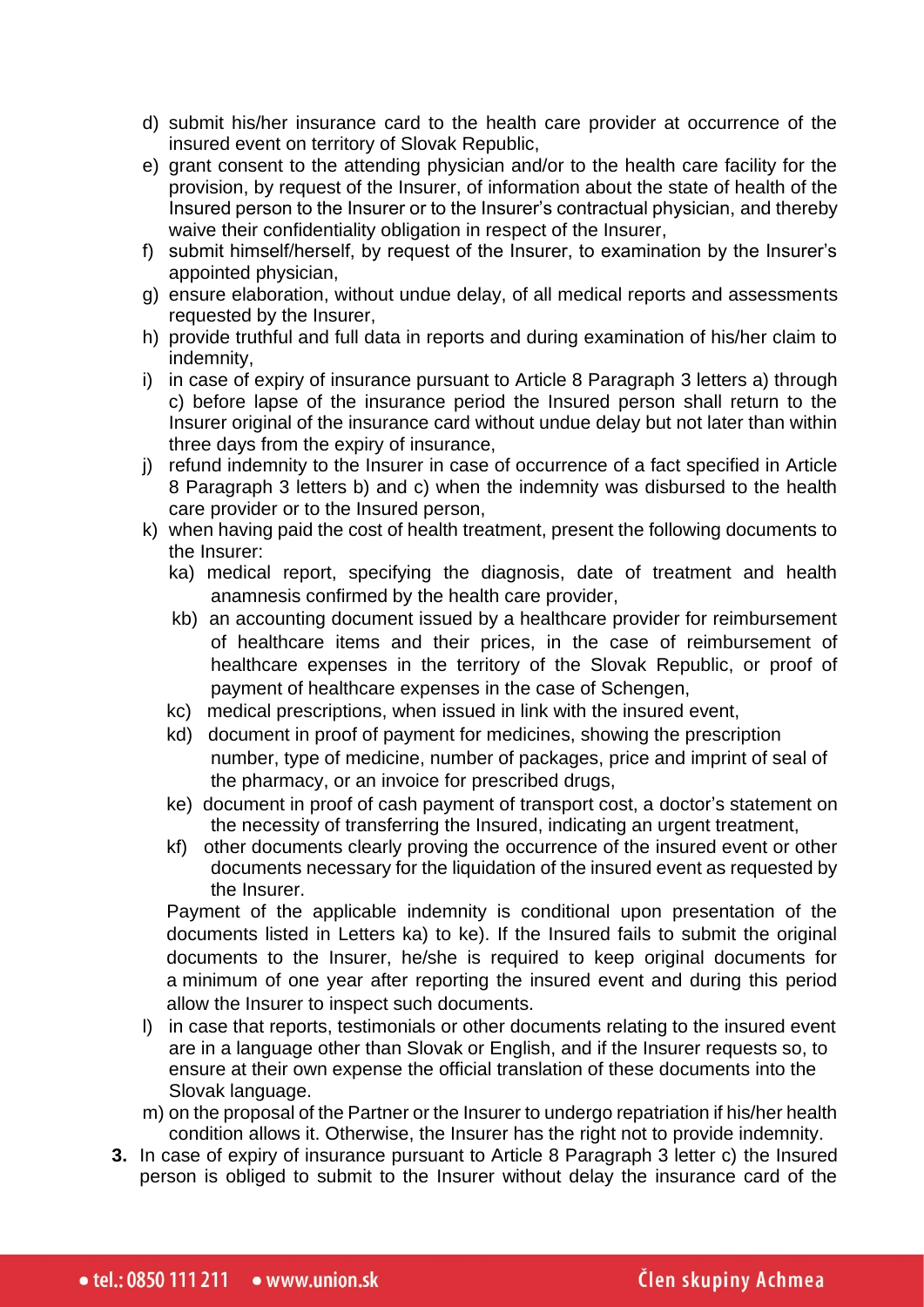participant in public health insurance or other relevant document if he/she is obliged to have public health insurance on territory of Slovak Republic according to Act on Health Insurance.

## **Article 7 Rights and Obligations of the Insurer**

**1.** The Insurer is obliged:

- a) to maintain confidentiality about facts that became known to it at the time of negotiation of the insurance or while executing its administration, or at loss adjustment in case of an insured event. In the sense of these GTC FHIO, the Insurer may use such facts only for insurance purposes, except for cases specified in generally binding regulations,
- b) to issue the insurance card to the Insured person serving as written confirmation of conclusion of the insurance contract, without undue delay after signature of the insurance contract by both contracting parties and payment of the insurance premium, unless specified differently in the insurance contract,
- c) to issue, by request of the policyholder, confirmation of insurance for official use,
- d) to issue, by request of the policyholder, a duplicate insurance card; the Insurer is entitled to compensation of its related expenses, minimally in the sum 3 EUR per card.
- **2.** The Insurer has the right to request information about the state of health of the Insured person and to examine his/her health while negotiating insurance, at amendments of the insurance contract and in investigations of the claim from insurance, on the following basis:
	- a) medical form,
	- b) medical reports, excerpts and copies of health documentation acquired with consent of the Insured person from health care facilities having such information available,
	- c) medical examination, requested by the Insurer at its own cost, to be performed by the physician appointed by the Insurer.

#### **Article 8**

#### **Insurance Period and Expiry of Insurance**

- **1.** Insurance is incepted from the 0<sup>th</sup> hour of the day designated as the beginning of insurance in the insurance contract.
- **2.** Insurance expires at lapse of the  $24<sup>th</sup>$  hour on the day designated as the end of insurance in the insurance contract. If urgent healthcare cannot be finished before expiration of the insurance and has to continue even after the end of insurance, the Insurer will provide indemnity until the end of urgent healthcare provision, however, no longer than until the 28th day from the day agreed as the end of insurance.
- **3.** Insurance shall also terminate:
	- a) by expiry of eight-day notice period, if the Insured or the Insurer terminates the insurance contract in writing within two months of its conclusion. The notice period begins on the first day following the receipt of the notice by the other party,
	- b) by written agreement of the contracting parties in accordance with the relevant provisions of Civil Code on the date stated in the termination agreement,
	- c) by accepting the request of the Insured for early termination of insurance due to the origin of public health insurance,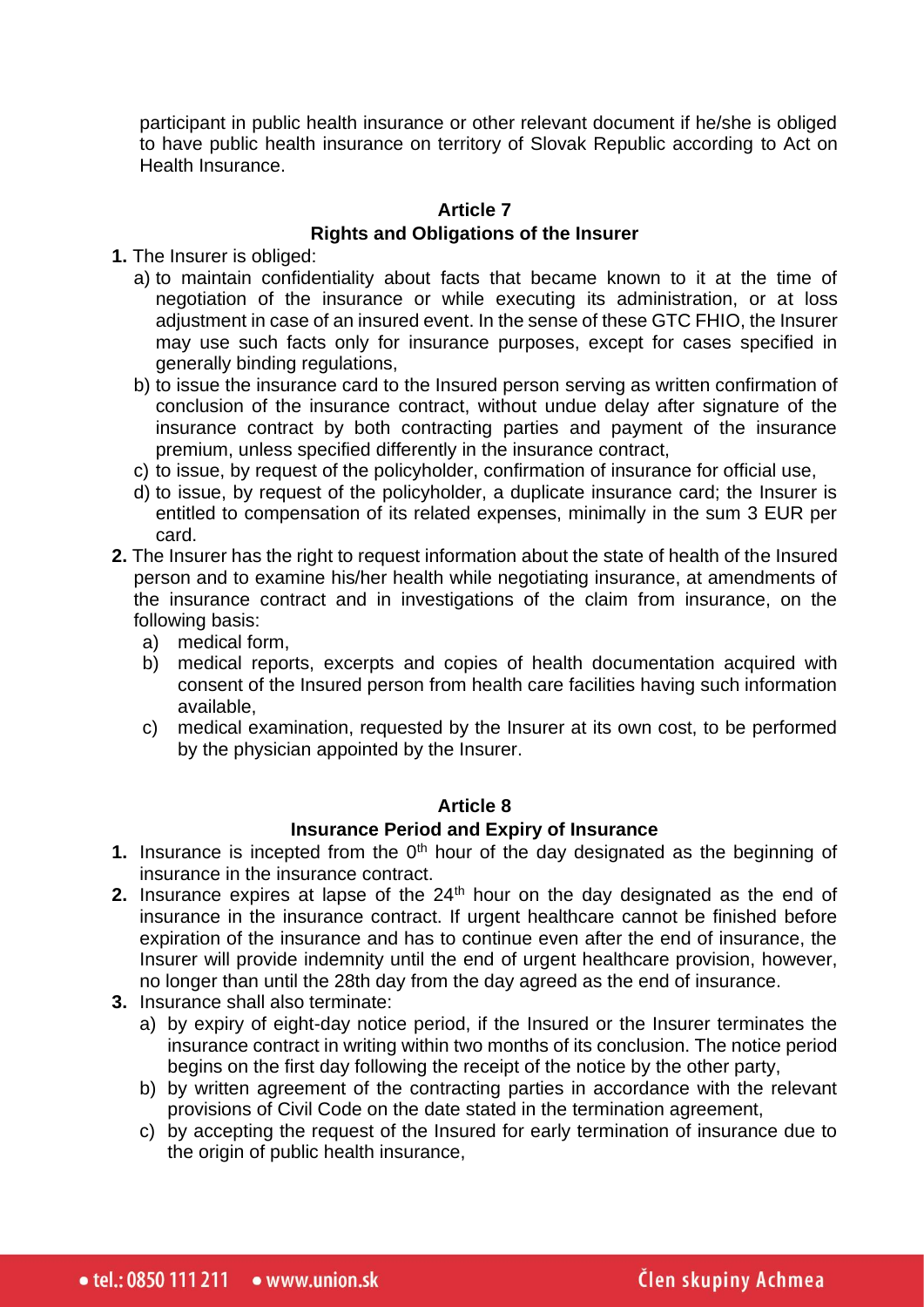- d) by withdrawal from the insurance agreement or refusal of indemnity in accordance with the relevant provisions of the Civil Code,
- e) by non-payment of premium in accordance with the relevant provisions of the Civil Code,
- f) on the death of the Insured person.

#### **Article 9 Insurance Premium**

- **1.** The sum of the insurance premium applying to the individual insurance types shall be determined on the basis of the principles of actuarial calculations and according to the personal data of the Insured person as shown in the insurance contract.
- **2.** The insurance premium is payable as a lump sum for the entire insurance period on the day of conclusion of the insurance contract at latest, unless specified differently in the insurance contract.

The Insurance premium is deemed to have been paid on the day of crediting the insurance premium, i.e. on the day when the insurance premium was debited from the Policyholder's account in favour of the Insurer's account in case of a cashless payment of the insurance premium when concluding insurance using a means of remote communication.

- **3.** The insurance premium is payable in the currency valid in the territory of the Slovak Republic and is deemed settled when paid in full.
- **4.** The Insurer is entitled to default interest, when the policyholder delays the payment of the premium.
- **5.** The Insurer is entitled to the insurance premium from beginning to the end of insurance.
- **6.** When insurance expires earlier than at lapse of the insurance period pursuant to Article 8, Paragraph 3 letters a) or b), the Insurer shall refund the unused insurance premium to the policyholder on fulfilment of the condition of absence of an insured event during the insurance period. The sum of the unused insurance period shall be determined by deducting, from the full sum of the paid insurance premium, the premium applying to the period from beginning of insurance until the date of submission of the application to terminate the insurance to Insurer and total policy administration expenses in the sum of 20 EUR.
- **7.** When insurance expires earlier than at lapse of the insurance period pursuant to Article 8, Paragraph 3 letter c), the Insurer shall refund the unused insurance premium to the policyholder on fulfilment of the condition of absence of an insured event during the insurance period. The sum of the unused insurance period shall be determined by deducting, from the full sum of the paid insurance premium, the premium applying to the period from beginning of insurance until the date of fulfilment of the obligation under Art. 6 Sec. 3 and total policy administration expenses in the sum of 20 EUR.

# **Article 10 Indemnity**

- **1.** In case of occurrence of an insured event the Insurer is obliged to provide indemnity to the person entitled to indemnity on the basis of the insurance.
- **2.** In case of indemnity for insured events the Insurer shall provide indemnity to the Beneficiary on the base of submitted documents clearly demonstrating that the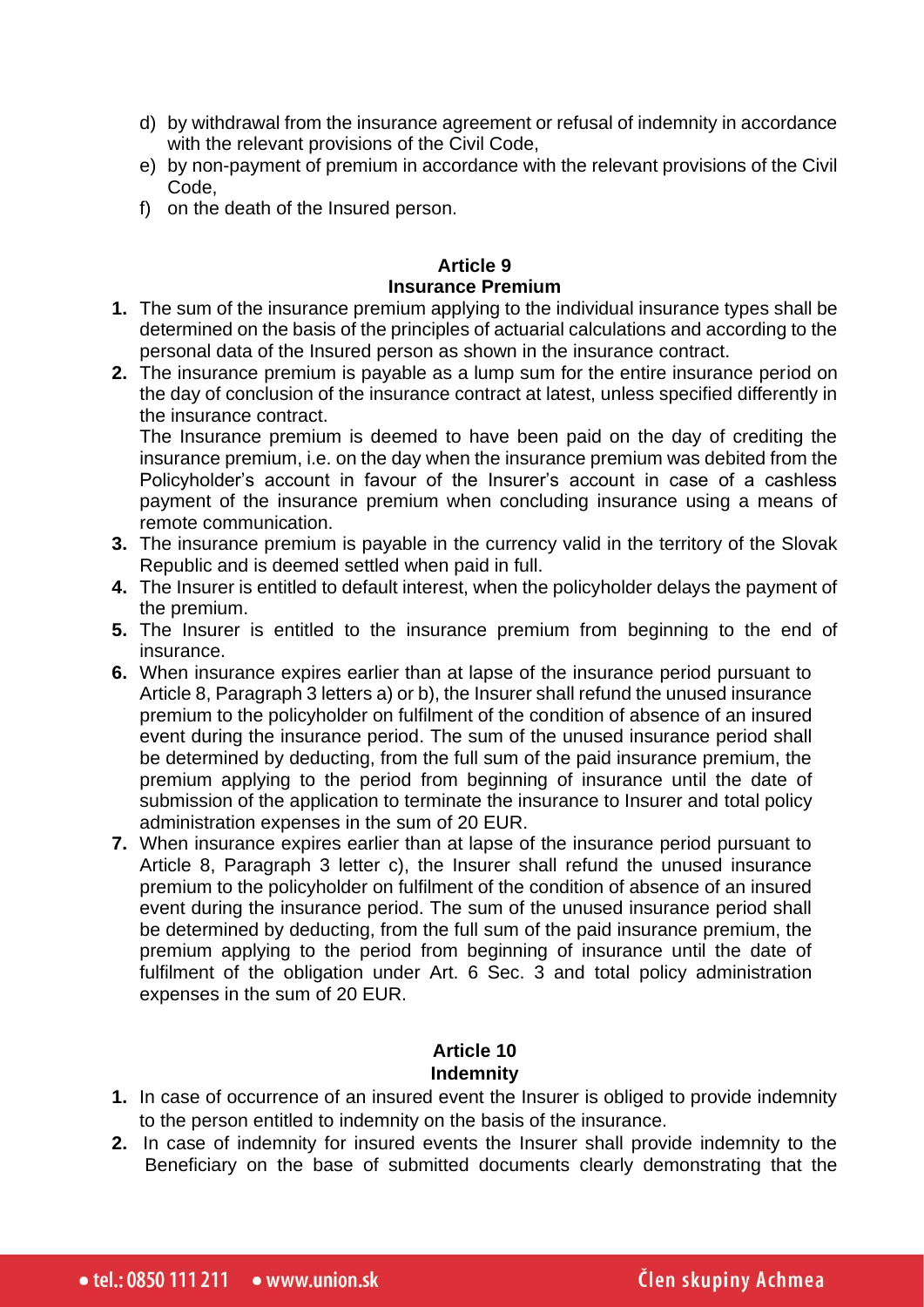Insured event occurred, and other documents required by the Insurer in accord with Article 6 Sec. 2 Letter k).

- **3**. In case of occurrence of insured event on territory of Slovak Republic, the Insurer shall pay indemnity to the Beneficiary in compliance with the provisions of the insurance contract, these Terms and Conditions, and any applicable Special Stipulations depending on the type of insurance. The sum of indemnity shall be calculated in compliance with the following:
	- a) Act on the scope of health care,
	- b) Measure of the Ministry of Public Health of the Slovak Republic in force at the time of provision of health care or urgent health care, which:
		- ba) established the scope of price regulation in the field of health care,
		- bb) issued the list of medical drugs and medicines fully payable or partially payable on the basis of public health insurance,
		- bc) issued the list of health care aids fully payable or partially payable on the basis of public health insurance,
		- bd) issued the list of dietetic foodstuff fully or partially covered on the base of public health insurance whereby the sum of indemnity from a single insured event must not exceed the sum which, in the given case, would correspond to the sum of health care indemnity from public health insurance,

whereby the amount of indemnity for one insured event must not be higher than the payment for health care would be in the given case from public health insurance.

- **4.** If the insured event occurred within Schengen, the Insurer will provide indemnity at the rate usual in the country where the insured event occurred in cases when the Insured did not use the services of health care provider recommended by the Partner of the Insurer.
- **5.** Indemnity is payable in the currency of the Slovak Republic. In the case of conversion from foreign currencies, the Insurer applies the exchange rate of the European Central Bank valid on the day when the insured event occurred.
- **6.** In case of the Insured person's entitlement to third-party indemnification for loss incurred from the insured event, the entitlement shall transfer to the Insurer up to the sum of indemnity provided by the Insurer.

### **Article 11**

### **Reduction of Indemnity**

Should the Insured person violate the provisions of Article 6 Paragraph 1 letter a) and b), and/or of Paragraph 2 letters a) through h) and such violation had a material impact on the occurrence of the insured event or on the indemnity amount, or has made it difficult to identify the reason for indemnity, the extent or amount of the damage, or if the compensation of damage could not be paid in time or if such violation contributed to the occurrence of the insured event or extension of its consequences, the Insurer will be entitled to correspondingly reduce indemnity by up to 90 %, depending on the effects of the violation upon the scope of the Insurer's obligation to settle. In case of reduction of indemnity against a health care provider the remaining part of the commitment toward this provider shall be payable by the Insured person.

### **Article 12 Change of Insurance**

**1.** The Contracting Parties may agree in writing about changing the conditions of insurance.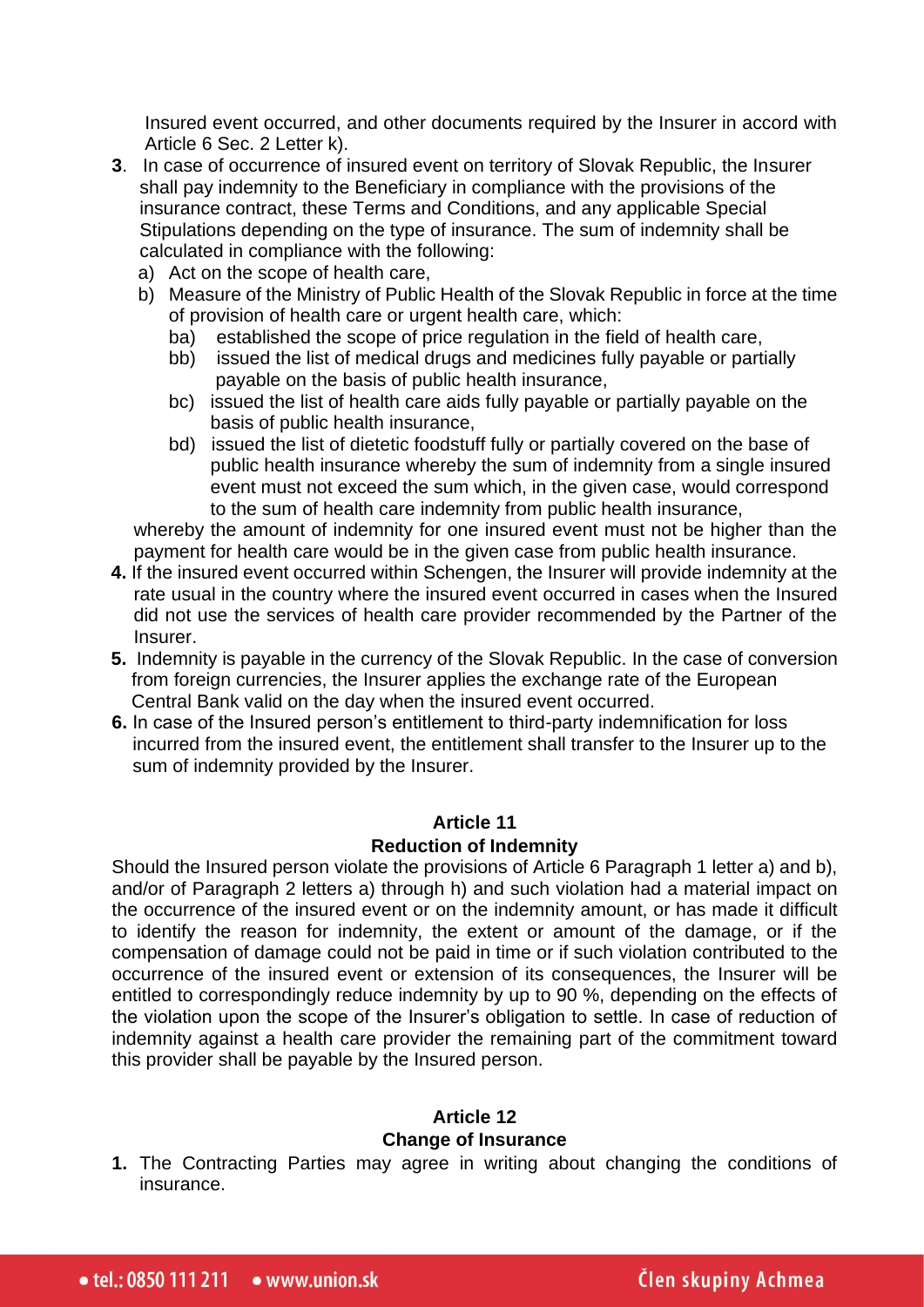- **2.** Changes of the insurance shall become effective from the calendar day agreed by the Contracting Parties but not earlier than from the day following the conclusion of the written agreement on the amendment in the form of a written supplement to the insurance contract.
- **3.** Applications for any changes of the insurance contract must be in a written form.

#### **Assistance services**

- **1.** The Insured person is entitled for provision of immediate telephone assistance and help if he/she finds himself/herself in a difficult situation threatening his/her life due to an accident or an acute illness.
- **2.** In such a case, the Insured person

2.1. on territory of Schengen shall be entitled to the following assistance services: If required by the health condition of the Insured person:

- a) informing on the healthcare facility to be contacted
- b) ensuring provision of healthcare by a physician,
- c) informing the healthcare facility about the way of covering cost for the provided healthcare.

In case that the health condition of the Insured person requires hospitalization:

- d) choosing the healthcare facility appropriate to the health condition of the Insured person,
- e) continual informing about the health condition of the Insured person and controlling the method and course of treatment by the medical facility,
- f) ensuring transport of the Insured person back to the country, the travel document of which the Insured person owns, or to the other country in which the Insured person has a stay permission, if it is transport to the Slovak Republic or other country within Schengen,
- g) informing the healthcare facility about the method of costs payment for the provided healthcare.

In case of death of the Insured person:

- h) ensuring transport of the bodily remains of the Insured person back to the country, the travel document of which the Insured person owns, or to the other country in which the Insured person has a stay permission if it is transport to the Slovak Republic or other country within Schengen.
- 2.2. on territory of Slovak republic shall be entitled to the following assistance services:

In case that the health condition of the Insured person requires hospitalization:

i) ensuring transport of the Insured person back to the country, the travel document of which the Insured person owns, or to the other country in which the Insured person has a stay permission, if it is transport to the country within Schengen.

In case of death of the Insured person:

- j) ensuring transport of the bodily remains of the Insured person back to the country, the travel document of which the Insured person owns, or to the other country in which the Insured person has a stay permission if it is transport to the country within Schengen.
- **3.** The Insurer shall provide assistance services (indemnity) based on verbal or written request of the Insured person.
- **4.** In case that the Insured person uses the Partner for provision of assistance services, the Insurer is obliged to cover costs for services provided to the Insured person.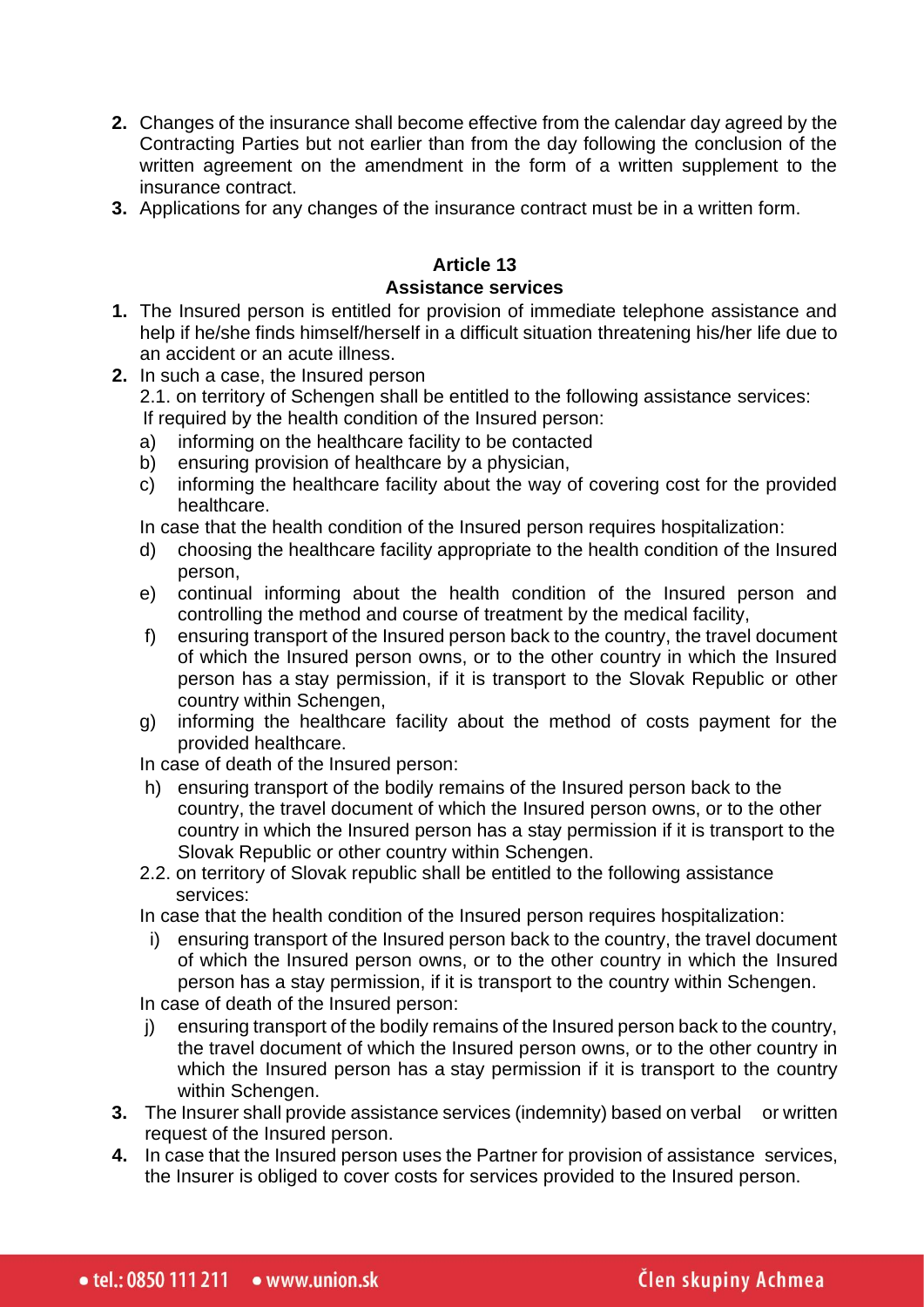## **Method of concluding an Insurance policy in the case of insurance concluded using a means of remote communication**

- **1.** Insurance according to these insurance terms and conditions is concluded by using a means of remote communication.
- **2.** The Policyholder will notify the Insurer of the request to conclude an insurance policy by filling in a form available on the Insurer's website or the website of the Insurer's contractual partner.
- **3.** The Insurer presents the insurance policy proposal for Foreigners' Health Insurers SATEFY online to the Policyholder using the form available on the Insurer's website or the website of the Insurer's contractual partner in the case where the Policyholder has made a notice of the request to conclude an insurance policy pursuant to point 2 of this Article.
- **4.** The Insurance policy is concluded at the moment of payment of the insurance premium to the Insurer's account by using the payment gateway displayed at the end of the form completion process on the Insurer's website. If the insurance premium is not be paid, the Insurance policy shall not be validly concluded.

# **Article 15 General Provisions**

- **1.** Revenues of the Insurer and income of the Insured person from insurance are taxable in the sense of generally binding legal regulations, as in force on the territory of the Slovak Republic. The Act No. 595/2003 Coll. on the income tax, as amended by later legislation, specifies settlements from the insurance policies which are exempt from the income tax, along with the items deductible and/or other tax related particulars applying to insurance.
- **2.** The Insured person does not participate in any surplus premiums generated by the Insurer within his management of means of Insured persons.
- **3.** Since insurance concluded by this policy is not a provision-creating insurance, this policy establishes no claim for payment of surrender value in case of termination of the insurance.
- **4.** Insurance is subject to insurance tax pursuant to Act No. 213/2018 Coll. on Insurance Tax and Amendments and Supplements to Certain Acts. The insurance premium is subject to insurance tax in the amount of the applicable legislation.

#### **Article 16 Final Provisions**

- **1.** Deviation of the policy from the provisions of these GTC FHIO is possible, except for Articles No. 1, 2, 11, 12, 13, 15 and 16.
- **2.** The contracting parties agreed that the legal and procedural law applicable in the Slovak Republic will be applied to legal relationships governed by this agreement. All disputes arising out of the insurance contract shall be resolved by the competent court of the Slovak Republic. The contractual documentation is prepared in the Slovak language, if it is also prepared in other language versions, the Slovak version is legally binding.
- **3.** In the case of changes in the provisions of laws or of other binding regulations, or in the case of abrogation of laws and other binding regulations quoted within these GTC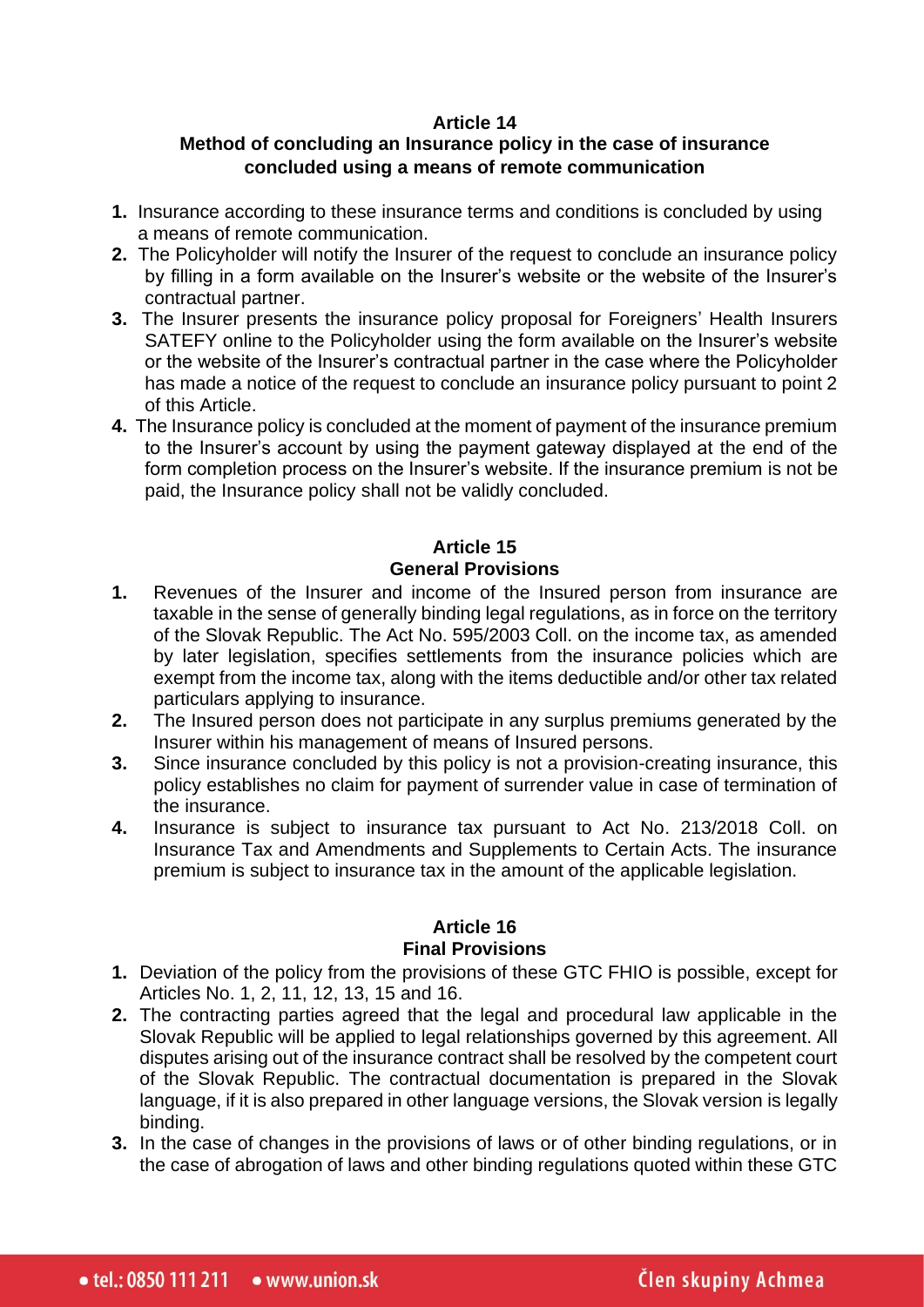FHIO, the Insurer shall provide indemnity from insured events occurred after the effective date of the respective new legal regulations according to the provisions of these new legal regulations.

- **4.** It applies, for the delivery of documents, that the obligation to deliver a document shall be deemed fulfilled on the day of its acceptance or refusal of acceptance by the addressee, or on the day of its returning by the post office as undelivered mail to the dispatching party. Documents shall be delivered to the address last notified in writing.
- **5.** Financial debt of the Contracting Parties discharged by way of a post office or a financial institution shall be deemed fulfilled at the time of crediting the account of the eligible person with the sum in question.
- **6.** Complaints on correctness and quality of the Insurer's services are submitted in written form via mail or in person at any of its workplaces or electronically [\(staznosti](mailto:staznosti-up@union.sk)[up@union.sk](mailto:staznosti-up@union.sk) or via a contract form placed on [www.union.sk\)](http://www.union.sk/). The complainant will be informed about the outcome of the complaint settlement within 30 days from receipt of the complaint. In justified cases, the time limit for investigating and handling the complaint may be extended, but not for more than 60 calendar days; the complaint shall be informed in writing of the reasons for the delay in later handling of the complaint. For more information about how complaints are handled see [www.union.sk.](http://www.union.sk/) If a policyholder, insured or beneficiary is not satisfied with settlement of his/her complaint from the side of the Insurer or if he/she has not received any response within 30 days from filing, he/she has the right to submit an alternative dispute resolution to an ADR entity. Also the Slovak Insurance Association [\(www.poistovaciombudsman.sk,](http://www.poistovaciombudsman.sk/) email: [ombudsma@poistovaciombudsman.sk\)](mailto:ombudsma@poistovaciombudsman.sk) is the subject of Alternative Dispute Resolution. A complete list of ADR entities is available on the website of the Ministry of Economy of the Slovak Republic [www.mhsr.sk.](http://www.mhsr.sk/)
- **7.** These General Terms and Conditions of Foreigners' Health Insurance SAFETY online GTC FHIO/1020 were approved on 7.9.2020 and become effective as of 1.10.2020.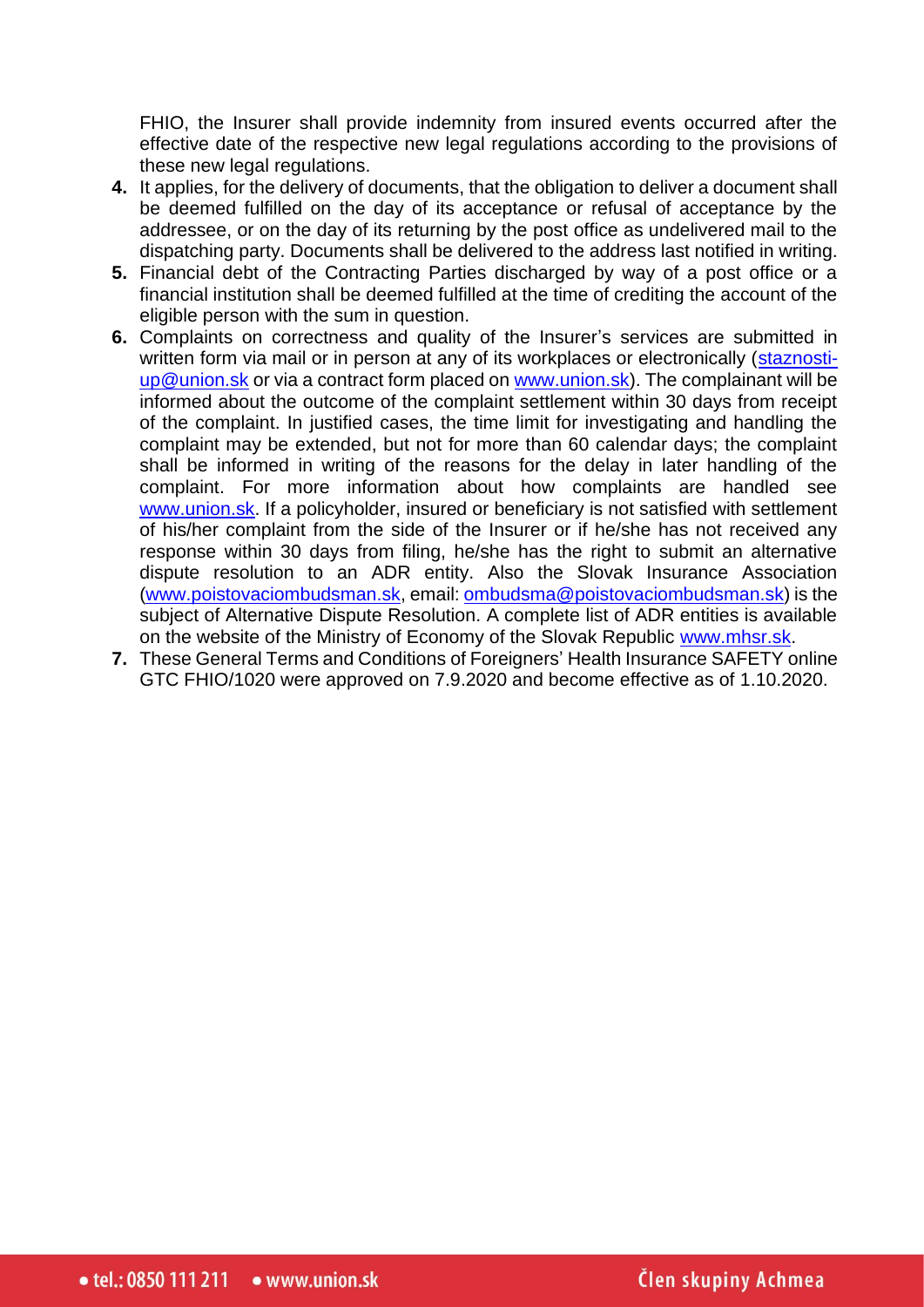## **SPECIAL STIPULATIONS to the General Terms and Conditions of Foreigners' Health Insurance SAFETY online (hereinafter "GTC FHIO")**

# **I.**

# **INSURANCE TYPES**

Foreigners' health insurance SAFETY online is negotiated in the following insurance types:

- 1. Comprehensive insurance Type 1,
- 2. Work insurance RISK -Type 2

## **II. INSURED EVENT AND SCOPE OF INSURANCE**

The following insurances are negotiated for the individual insurance types:

### **1. Comprehensive insurance (Type 1)**

## **Scope of insurance**

The Insurer covers the costs of:

- 1. provided health care and urgent health care on territory of the Slovak Republic,
- 2. provided urgent health care on territory of Schengen,
- 3. repatriation.

Divertly from Article 5 Section 4 letter c) GTC FHIO the Insurer covers also the costs incurred in connection with examination of the insured person which resulted in the confirmation of pregnancy on territory of the Slovak Republic.

### **Insured event** is:

- 1. change in the state of health of the insured person in consequence of an accident or disease occurred to the insured person during the insurance period, if the changed state of health requires medical treatment during the insurance period or repatriation.
- 2. provision of health care, linked to prevention of changes in the state of health (prevention) on territory of the Slovak Republic, if the condition is met that the Insured has agreed Type 1 or 2 insurance for at least 6 continuous months,
- 3. provision of health care in connection with active and systematic monitoring of the state of health of the insured person whose state of health is expected to deteriorate, including his/her examination and treatment (dispensary care) on territory of the Slovak Republic, in connection with the accident or illness incurred during the Insurance period,
- 4. death of the Insured person during the insurance period.

### **2. Work insurance RISK (Type 2)**

### **Scope of insurance**

The Insurer covers the costs of:

- 1. provided health care and urgent health care on territory of the Slovak Republic,
- 2. provided urgent health care on territory of Schengen,
- 3. repatriation.